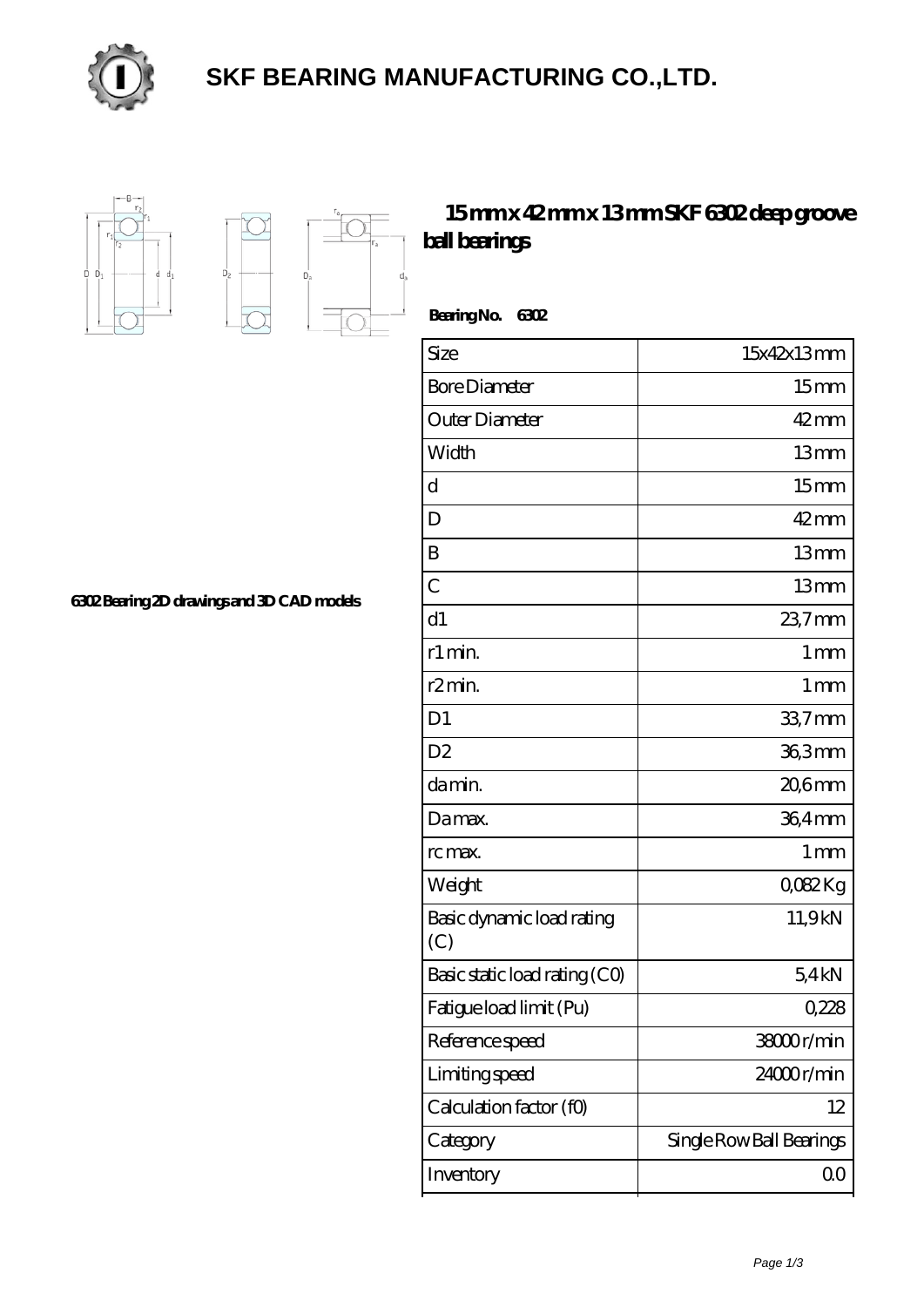

## **[SKF BEARING MANUFACTURING CO.,LTD.](https://m.mssoaandbpconference.com)**

| Manufacturer Name                  | <b>SKF</b>                                                                                                                                                                    |
|------------------------------------|-------------------------------------------------------------------------------------------------------------------------------------------------------------------------------|
| Minimum Buy Quantity               | N/A                                                                                                                                                                           |
| Weight /Kilogram                   | 0083                                                                                                                                                                          |
| Product Group                      | <b>BOO308</b>                                                                                                                                                                 |
| Enclosure                          | Open                                                                                                                                                                          |
| Precision Class                    | ABEC 1   ISO PO                                                                                                                                                               |
| Maximum Capacity / Filling<br>Slot | No                                                                                                                                                                            |
| Rolling Element                    | <b>Ball Bearing</b>                                                                                                                                                           |
| Snap Ring                          | No                                                                                                                                                                            |
| <b>Internal Special Features</b>   | No                                                                                                                                                                            |
| Cage Material                      | Steel                                                                                                                                                                         |
| Internal Clearance                 | CO-Medium                                                                                                                                                                     |
| Inch - Metric                      | Metric                                                                                                                                                                        |
| Long Description                   | 15MM Bore; 42MM<br>Outside Diameter; 13MM<br>Outer Race Diameter;<br>Open; Ball Bearing; ABEC 1<br>  ISO PQ No Filling Slot; No<br>Snap Ring, No Internal<br>Special Features |
| Category                           | Single Row Ball Bearing                                                                                                                                                       |
| <b>UNSPSC</b>                      | 31171504                                                                                                                                                                      |
| Harmonized Tariff Code             | 8482105068                                                                                                                                                                    |
| Noun                               | Bearing                                                                                                                                                                       |
| Keyword String                     | Ball                                                                                                                                                                          |
| Manufacturer URL                   | http://www.skf.com                                                                                                                                                            |
| Manufacturer Item Number           | 6302                                                                                                                                                                          |
| Weight/LBS                         | Q18                                                                                                                                                                           |
| <b>Outer Race Width</b>            | 0512Inch   13Millimeter                                                                                                                                                       |
| <b>Bore</b>                        | 0.591 Inch   15 Millimeter                                                                                                                                                    |
| Outside Diameter                   | 1.654 Inch   42 Millimeter                                                                                                                                                    |
| $d_1$                              | $237$ mm                                                                                                                                                                      |
| $D_2$                              | 36.23mm                                                                                                                                                                       |
|                                    |                                                                                                                                                                               |